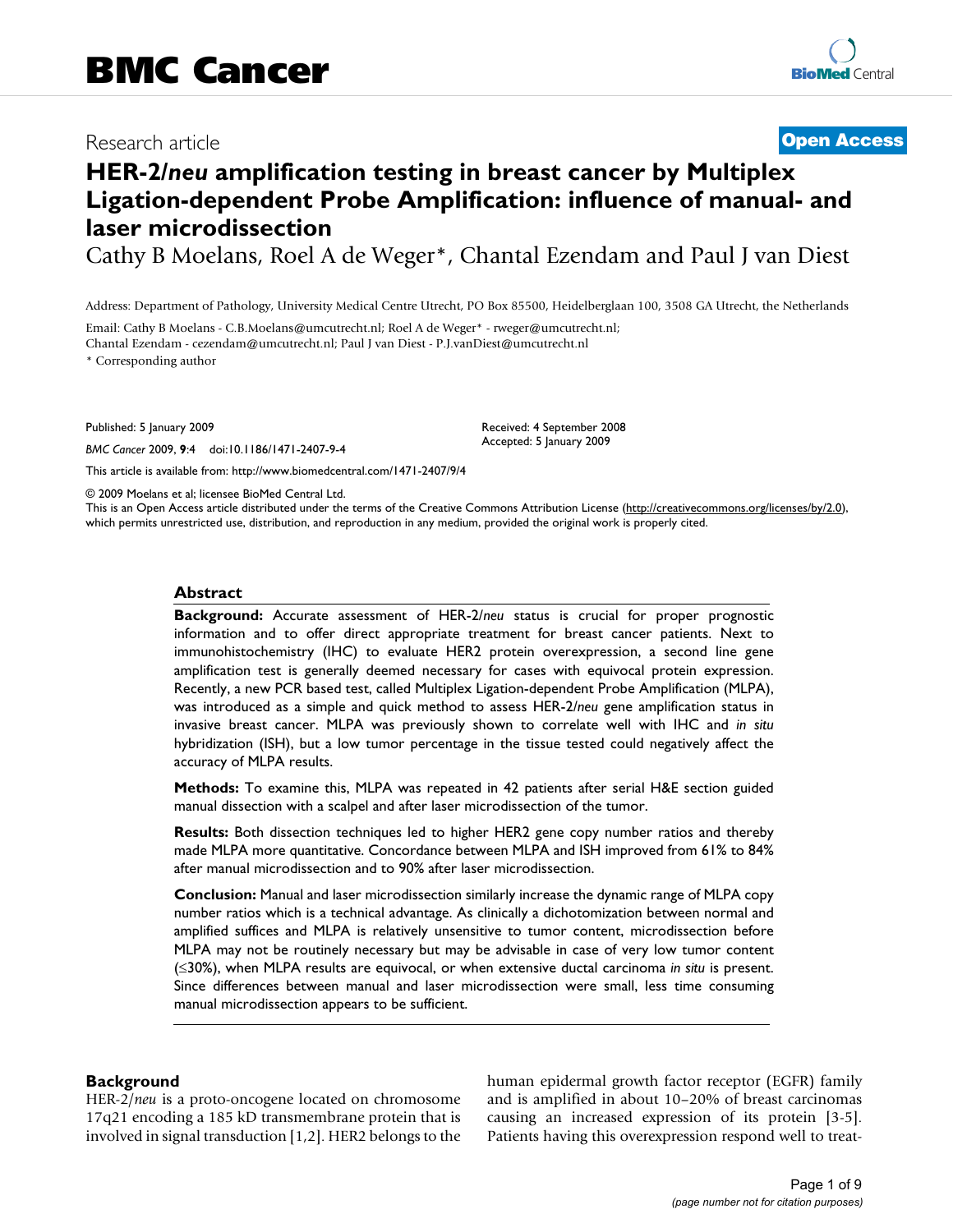ment with trastuzumab, a recombinant humanized monoclonal anti-HER2 antibody [6,7]. Since the costs for trastuzumab therapy are high and side effects are significant, accurate selection of eligible patients for this therapy is very important. Furthermore, amplification of HER2 has also been shown to correlate with poor prognosis [8] and with resistance to conventional adjuvant chemotherapy and tamoxifen [9-13]. With the recognition of its prognostic, predictive and therapeutic implications, assessment of HER2 status has now become of major importance in clinical practice for breast cancer patients.

At present, HER2 status is most commonly assessed by immunohistochemistry (IHC) and/or gene amplification tests such as fluorescence *in situ* hybridization (FISH) [14- 16] or chromogenic *in situ* hybridization (CISH) [17]. However, these techniques can only be assessed semiquantitatively, and amplification detection by easier quantitative PCR techniques has therefore been proposed as an alternative. One of the newly introduced techniques for detection of HER2 amplification is multiplex ligationdependent probe amplification (MLPA)[18]. In MLPA reactions, mixes composed of up to 45 probes can be used which makes it easy to quantitatively assess the copy number of different genes simultaneously, allowing for multiple target probes and controls. Moreover, this technique requires only minute quantities of short DNA fragments, which makes it very suitable for DNA isolated from paraffin embedded material. In previous studies using whole tissue sections we obtained very promising results with MLPA in comparison with IHC [19], FISH and CISH [20]. However, the dynamic range of MLPA copy number ratios was lower than with FISH. Furthermore, although results showed that amplification could even be detected in cases with a tumor percentage lower than 10%, the sensitivity of MLPA in these cases will depend on the degree of amplification, so lower levels of amplifications can be missed in case of a low tumor percentage. Laser-based tissue microdissection can potentially solve this issue [21]. However, it is relatively time consuming and therefore not very attractive as a routine test, so the question is whether faster H&E guided manual microdissection with a scalpel ("mesodissection") would suffice.

The aim of this study was therefore to determine to which extent manual and laser microdissection improve the dynamic range of copy number ratios and the sensitivity for amplification detection of HER2 by MLPA.

# **Methods**

# *Patient material*

Resection specimens were chosen from a previously used series of 423 consecutive invasive breast cancer patients collected between November 2004 and June 2006 at the Department of Pathology of the University Medical Centre in Utrecht. This study using left over material was approved by the Tissue Science Committee of the UMC Utrecht. All tissue samples had already been analyzed by MLPA and IHC and a smaller fraction by *in situ* hybridization (ISH) for HER2 amplification status[20]. From this series, thirty one samples with low tumor content (< 60%) and/or discrepant results between MLPA and IHC/ISH were selected to study whether concordance with ISH (as gold standard) would improve after microdissection. In addition, 11 MLPA-amplified cases were selected to examine whether the dynamic range of HER2 gene copy number ratios increases after microdissection. Tumor percentages were between 10 and 90%. Although MLPA was shown to work well on biopsies in our previous study[20], we selected for this study only resection specimens to be sure to have sufficient material after recutting paraffin blocks.

# *Microdissection*

Microdissection was performed on 4 μm thick paraffin sections. For manual microdissection, the relevant area was scraped off with a scalpel by comparing with a serial H&E stained slide where tumor tissue was marked and presence of ductal carcinoma *in situ* (DCIS) was noted. For laser microdissection, sections were baked at 56°C for 1 hour, deparaffinized in xylene for 10 minutes and rehydrated through graded alcohols (100%, 85% and 70% for 1 minute each). After staining with haematoxylin for 5 seconds, slides were rinsed in water and dipped in eosin for 5 seconds. Finally, slides were dehydrated in 100% ethanol for 1 minute and air dried. At this point PALM Liquid Cover Glass (LiquidCoverglass, PALM AG, Bernried, Germany) was applied by aerosol to improve morphology and to allow larger tissue areas to be laser pressure-catapulted [22], and sections were air dried for at least 30 minutes. A microdissection system with UV laser (PALM Microlaser Technologies AG, Bernried, Germany) was used to separate between 3 and 40 square mm of invasive tumor groups from their surrounding tissue. Subsequently, these groups were catapulted by laser pressure catapulting into a cap of a common microfuge tube moistened with a drop of mineral oil.

# *Multiplex ligation-dependent Probe Amplification (MLPA)*

DNA from dissected tumor was isolated by 1 hour incubation in proteinase K (10 mg/ml; Roche, Almere, Netherlands) at 56°C followed by boiling for 10 minutes. This DNA solution (50–100 μl) was, after centrifugation, used in the MLPA analysis according the manufacturers' instructions, using the P004-A1 HER2 kit (MRC Holland, Amsterdam, The Netherlands). This kit contains 3 probes for the HER2 gene, 11 other chromosome 17 control probes, and 25 control probes located on other chromosomes. Details of the probes in this kit can be found at [http://www.mrc-holland.com.](http://www.mrc-holland.com) All tests were performed in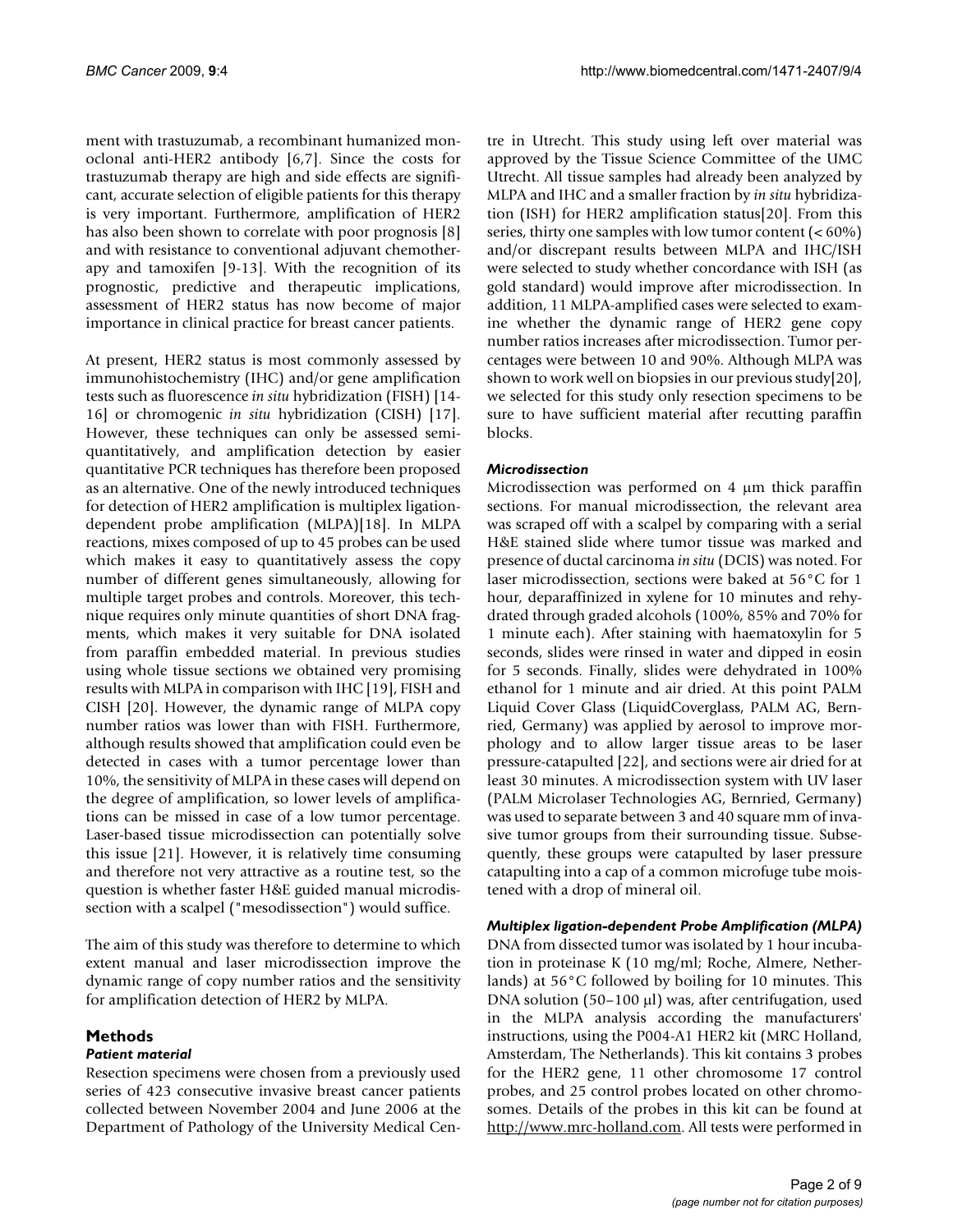



duplicate in an ABI 9700 PCR machine. PCR products were analyzed on an ABI310 capillary sequencer (Applied Biosystems, Foster City, CA, USA). HER2 gene copy number was determined by calculating the mean ratio of the HER2 probe peaks with the two previous peaks and the two following peaks. The mean of all three HER2 probe peaks in duplicate (6 values) was calculated. If this value was below 1.5 (cut-off value) the test was scored non-amplified, values 1.5–2.0 were scored as a low level amplification, and values > 2 as HER2 amplified.

#### *Statistical Analysis*

Comparison between copy number ratios before and after microdissection were analyzed by a paired-samples t-test after testing for normal distribution. Association between difference in copy number ratio before and after microdissection and tumor percentage was tested by subtracting ratios and plotting them against tumor percentage, followed by linear regression analysis. All tests were done with SPSS software, regarding two-sided p-values < 0.05 as significant.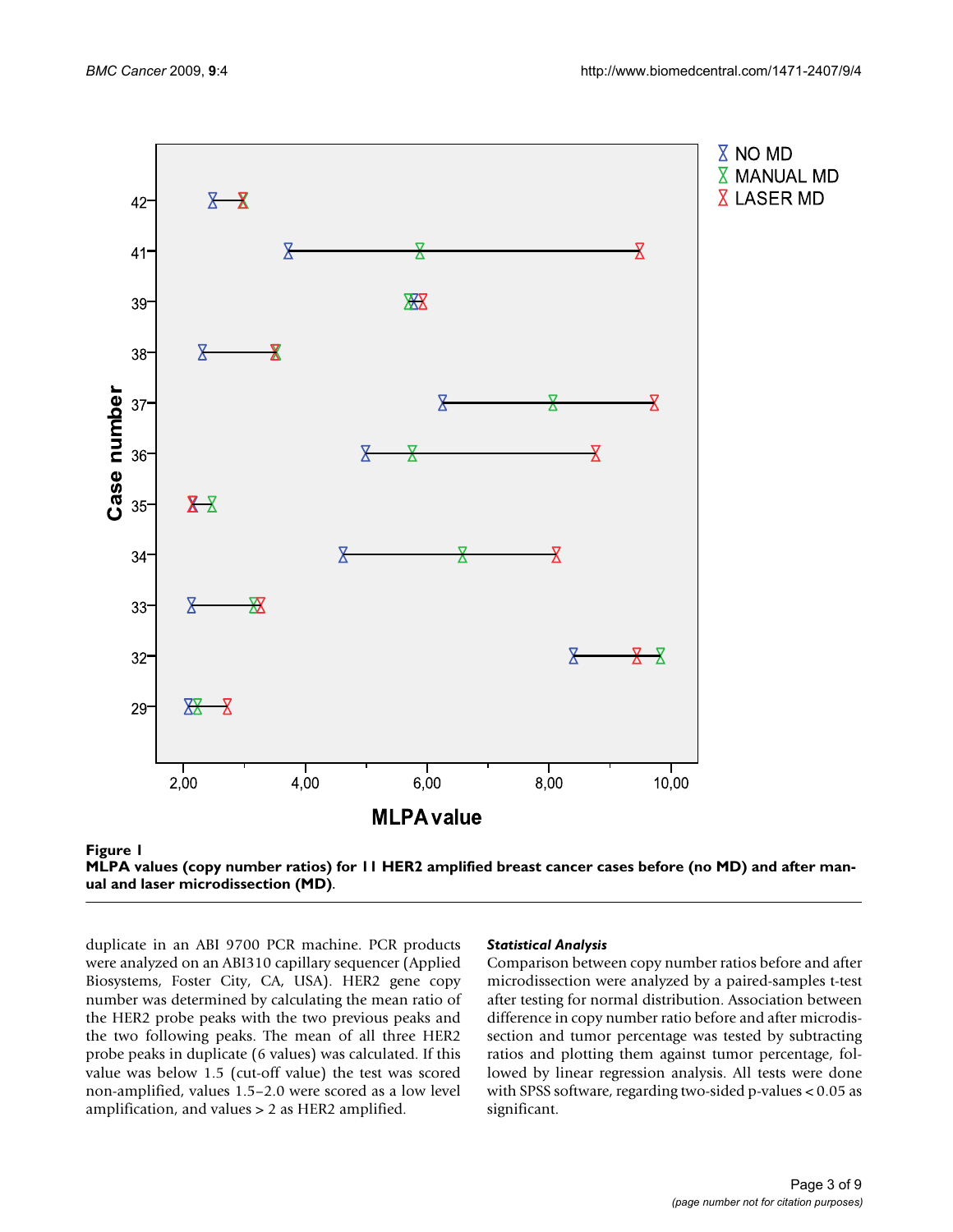

section (MD) on the one hand and tumor **Figure 2** Scatter plots showing no association between the MLPA rati percentage of the sample on the other o difference before (no MD) and after manual- or laser microdis-

**Scatter plots showing no association between the MLPA ratio difference before (no MD) and after manual- or laser microdissection (MD) on the one hand and tumor percentage of the sample on the other**.

# **Results**

Figure 1 shows the MLPA copy number ratios for 11 MLPA amplified cases before and after microdissection. Manual microdissection led to an increase in measured HER2 gene copy number ( $p = 0.001$ ), with in most cases a further increase after laser microdissection ( $p = 0.007$  vs nondissected MLPA), with no significant difference between manual and laser microdissection ( $p = 0.055$ ). In two cases the presence of DCIS may have caused the laser microdissection value to be lower than the manual microdissection value. Figure 2 shows that there was no association between copy number ratios before and after microdissection and tumor percentage.

Table 1 shows the amplification status of 42 breast cancer patients without and after manual and laser microdissection, in comparison with *in situ* hybridization (ISH) results.

Tables 2, 3 and 4 show the concordance between ISH and MLPA without, after manual- and laser microdissection, respectively, with concordance percentages of 61%, 84% and 90%, respectively. For 11/17 patients (65%) that showed discrepancies between MLPA (low or high level) amplified and IHC/ISH, manual or laser microdissection was able to adjust the original MLPA score (based on the whole slide). For 8/11 of these cases (73%), there was no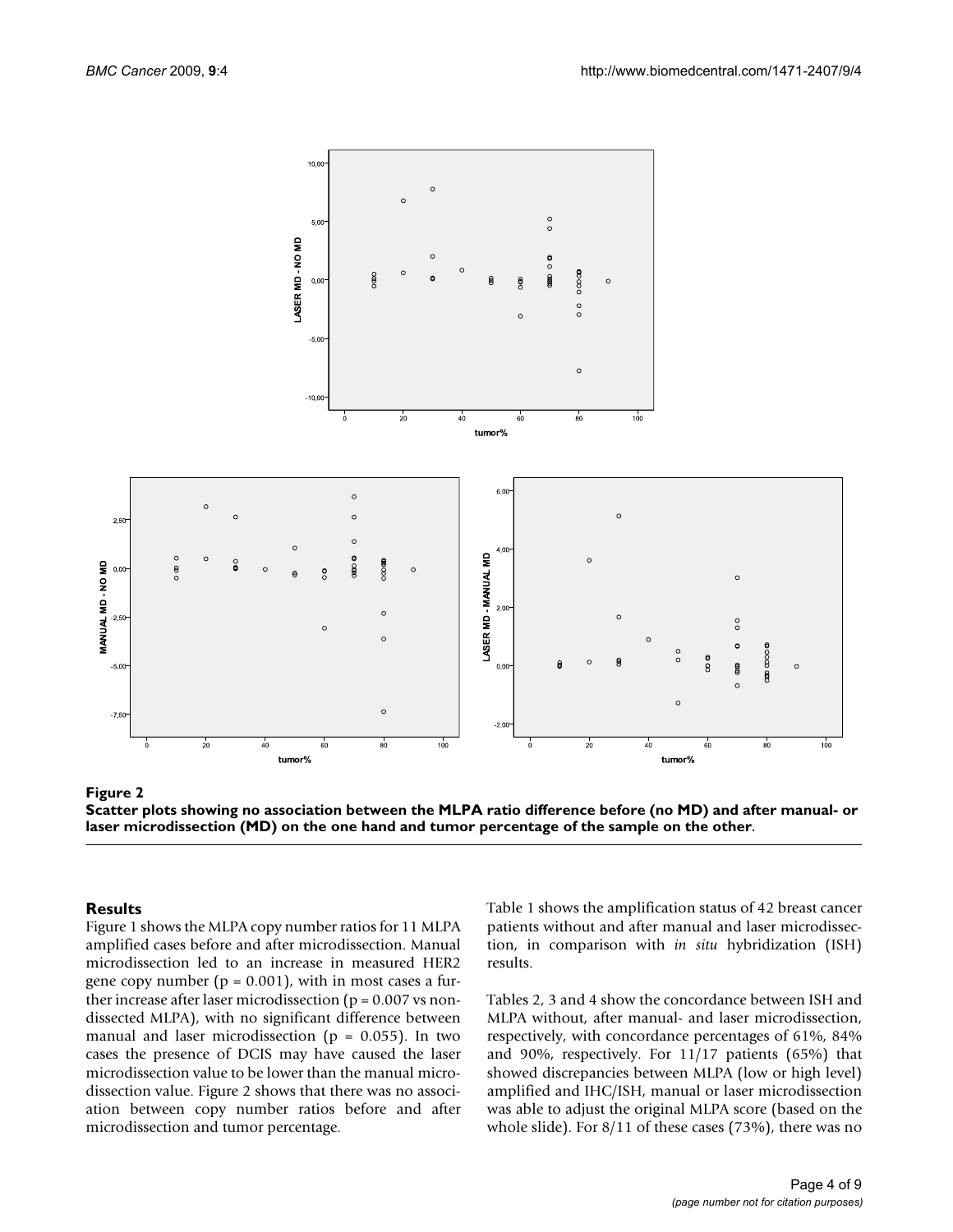|                |                |                           |                    | <b>MLPA</b>      |                 |             |         |
|----------------|----------------|---------------------------|--------------------|------------------|-----------------|-------------|---------|
| Case number    | <b>IHC</b>     | <b>ISH</b>                | <b>Undissected</b> | <b>Manual MD</b> | <b>Laser MD</b> | <b>DCIS</b> | Tumor % |
| $\mathbf{I}$   | $\mathbf 0$    | <b>NA</b>                 |                    | Т                |                 | Yes         | 30      |
| $\overline{2}$ | $\mathbf 0$    | <b>NA</b>                 |                    |                  |                 |             | 30      |
| 3              | 0              | <b>NA</b>                 |                    |                  |                 | Yes         | 10      |
| 4              | $\mathbf{2}$   | <b>NA</b>                 |                    |                  | ı               |             | 0       |
| 5              | $\overline{2}$ | <b>NA</b>                 |                    |                  | ı               | Yes         | 70      |
| 6              | $\mathbf 2$    | <b>NA</b>                 |                    |                  | $\overline{2}$  | Yes         | 70      |
| $\overline{7}$ | $\overline{2}$ | <b>NA</b>                 |                    |                  | T               |             | 50      |
| 8              | $\overline{2}$ | <b>NA</b>                 |                    |                  |                 |             | 70      |
| 9              | $\overline{2}$ | <b>NA</b>                 |                    |                  |                 |             | 70      |
| 10             | $\overline{2}$ | <b>NA</b>                 |                    |                  |                 |             | 60      |
| П              | $\mathbf 2$    | <b>NA</b>                 |                    |                  |                 |             | 30      |
| 12             | $\overline{2}$ | <b>NA</b>                 | ı                  |                  | T               |             | 60      |
| 13             | $\mathsf{I}$   | LA                        | $\overline{2}$     | $\overline{2}$   | $\overline{2}$  |             | 70      |
| 4              | $\overline{2}$ | A                         | $\overline{2}$     | 3                | 3               |             | 80      |
| 15             | $\overline{2}$ | A                         | $\overline{a}$     | $\overline{2}$   | 3               | Yes         | 80      |
| 16             | 3              | A                         | $\overline{2}$     | $\overline{2}$   | 3               |             | 80      |
| 17             | $\overline{2}$ | LA                        | $\overline{2}$     | $\overline{2}$   | 3               |             | 80      |
| 18             | 0              | <b>NA</b>                 | $\overline{2}$     | T                | T               | Yes         | 90      |
| 9              | 0              | <b>NA</b>                 | $\overline{2}$     |                  | I               |             | 80      |
| 20             |                | A                         | $\overline{2}$     | 3                | 3               |             | 70      |
| 21             |                | LA                        | $\overline{2}$     | 3                | $\overline{2}$  | Yes         | 50      |
| 22             |                | <b>NA</b>                 | $\overline{2}$     | $\overline{2}$   | T               | Yes         | 80      |
| 23             | ı              | <b>NA</b>                 | $\overline{2}$     |                  | ı               | Yes         | 10      |
| 24             | ı              | <b>NA</b>                 | $\mathbf 2$        |                  |                 | Yes         | 60      |
| 25             | $\mathbf 0$    | <b>NA</b>                 | 3                  |                  |                 |             | 60      |
| 26             | 0              | <b>NA</b>                 | 3                  |                  |                 |             | 80      |
| 27             | I              | $\boldsymbol{\mathsf{A}}$ | 3                  | 3                | 3               |             | 70      |
| 28             | T              | <b>NA</b>                 | 3                  | 3                | 3               | Yes         | 30      |
| 29             | 3              | A                         | 3                  | 3                | 3               |             | 50      |
| 30             | I              | A                         | 3                  | 3                | 3               |             | 80      |
| 31             | $\overline{2}$ | A                         | 3                  | 3                | 3               | Yes         | 70      |
| 32             | 3              | A                         | 3                  | 3                | 3               | Yes         | 80      |
| 33             | 3              | A                         | 3                  | 3                | 3               |             | 20      |
| 34             | 3              | A                         | 3                  | 3                | 3               |             | 70      |
| 35             | 3              | A                         | 3                  | 3                | 3               |             | 80      |
| 36             | 3              | A                         | 3                  | 3                | 3               |             | 70      |
| 37             | 3              | A                         | 3                  | 3                | 3               |             | 30      |
| 38             | 3              | A                         | 3                  | 3                | 3               |             | 70      |
| 39             | 3              | A                         | 3                  | 3                | 3               |             | 60      |
| 40             | $\overline{2}$ | A                         | 3                  | 3                | 3               | Yes         | 40      |
| 41             | 3              | A                         | 3                  | 3                | 3               | Yes         | 20      |
| 42             | 3              | A                         | 3                  | 3                | 3               |             | 0       |

**Table 1: HER-2/***neu* **amplification status by multiplex ligation-dependent probe amplification (MLPA) of 42 breast cancer patients in undissected sections and after manual and laser microdissection, in comparison with** *in situ* **hybridization and immunohistochemistry.**

IHC = immunohistochemistry (Hercep test), ISH = *in situ* hybridization, NA = non-amplified, LA = low-level amplified, A = amplified, MD = microdissection, DCIS = ductal carcinoma *in situ*

**Table 2: Concordance between HER2 ISH and MLPA without microdissection in 31 invasive breast cancer cases**

|                                                                          | <b>MLPA</b>   |                     |           |       |
|--------------------------------------------------------------------------|---------------|---------------------|-----------|-------|
|                                                                          | Not amplified | Low level amplified | Amplified | Total |
| <b>ISH</b><br>Not amplified<br>Low level amplified<br>Amplified<br>Total | ، 2           |                     |           | 20    |
|                                                                          |               |                     |           |       |
|                                                                          |               |                     |           |       |
|                                                                          | 4             | 12                  |           | 31    |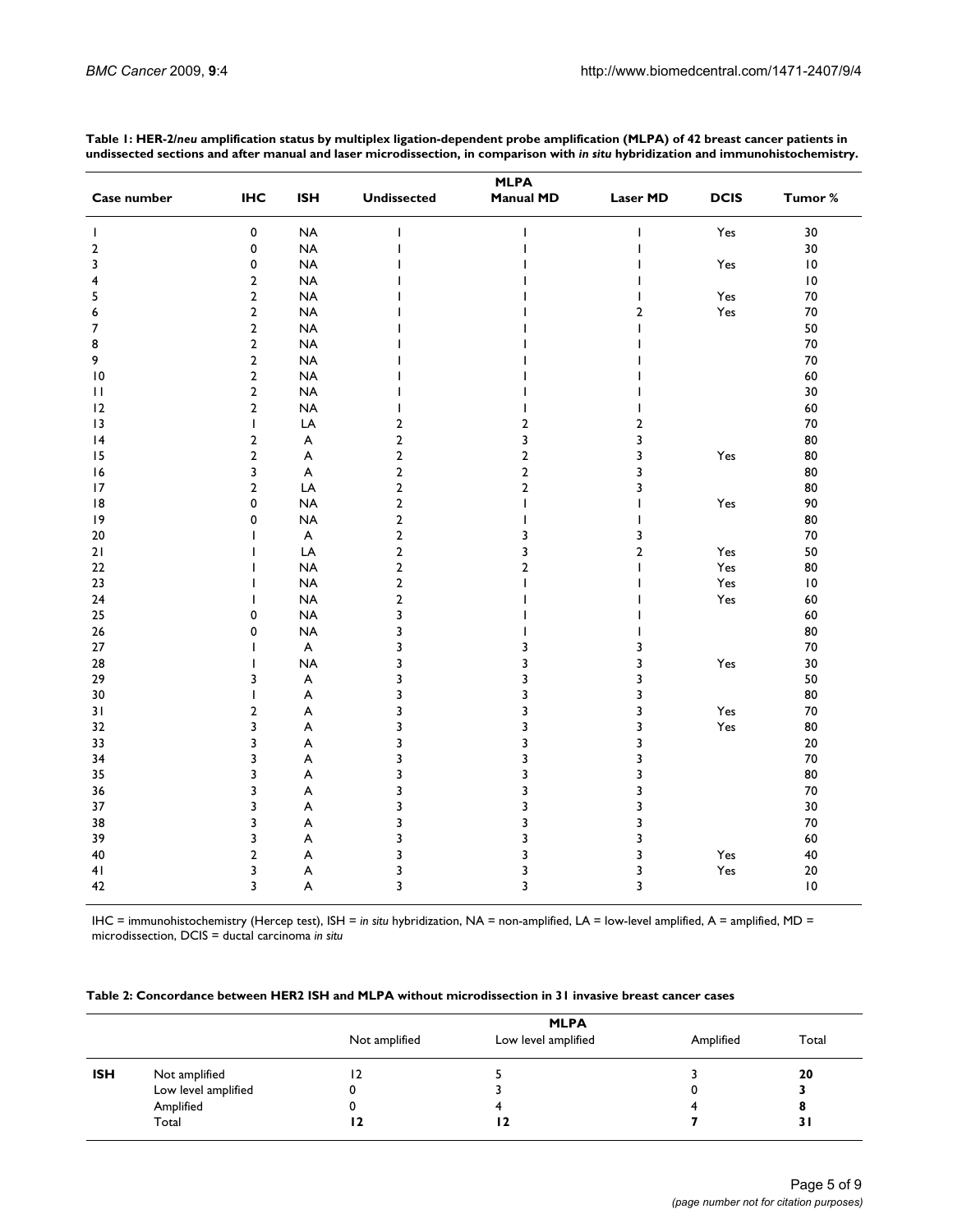



obvious difference between laser microdissection and manual microdissection. However, in 3/11 cases (27%) only laser microdissection was able to change the MLPA outcome. Figure 3 shows that for all but one (11/12) MLPA non-amplified (9 of them IHC equivocal) cases, the MLPA score was unchanged after manual- and laser microdissection. For this case (tumor percentage 70%) the MLPA score became low level amplified after laser microdissection.

12/31 (39%) samples contained DCIS. In 4/12 (33%) of these cases this could have contributed to biased MLPA results, which was circumvented by manual and/or laser microdissection.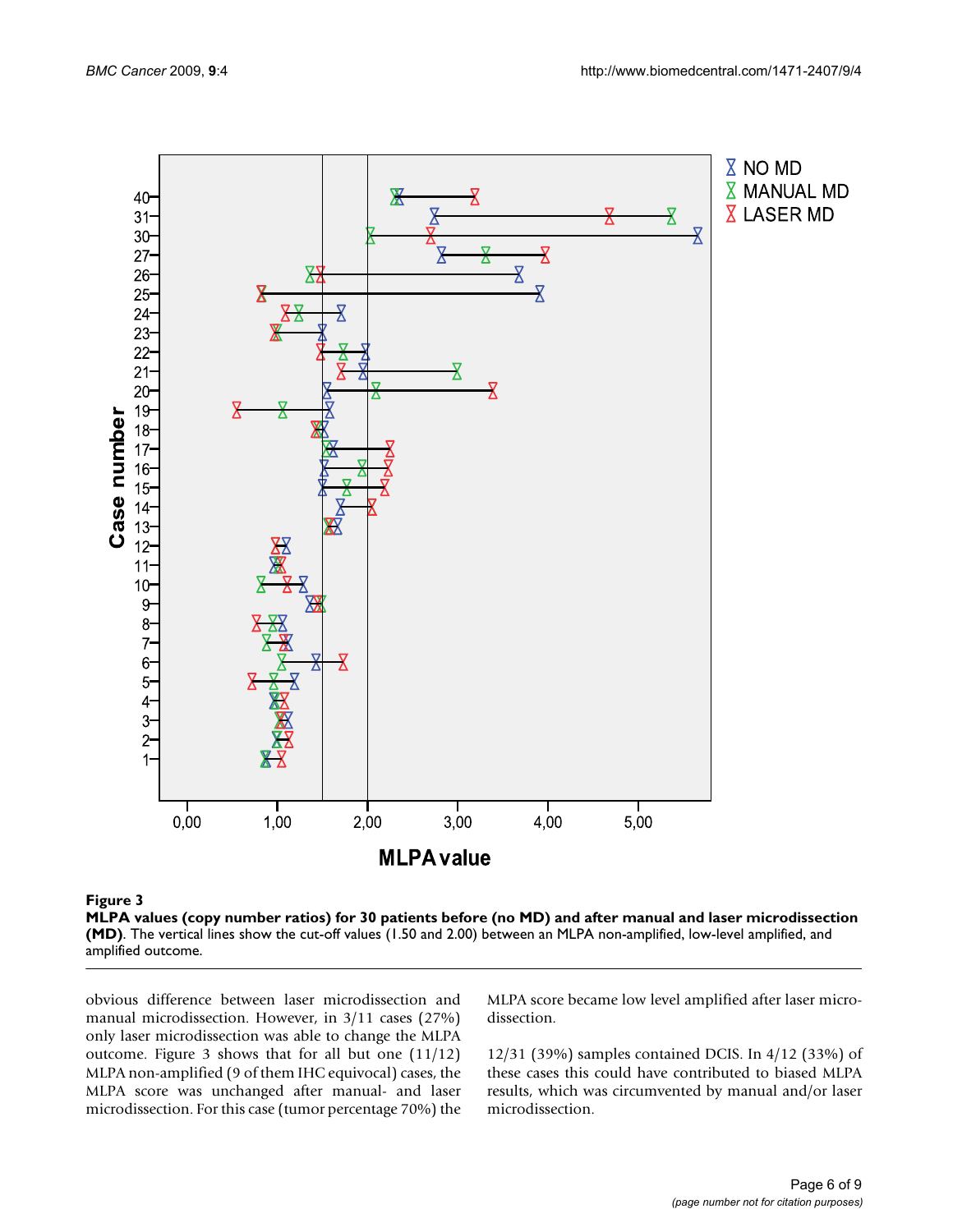|                     |                     | <b>MLPA</b>   |                     |           |       |
|---------------------|---------------------|---------------|---------------------|-----------|-------|
|                     |                     | Not amplified | Low level amplified | Amplified | Total |
| <b>ISH</b><br>Total | Not amplified       | 18            |                     |           | 20    |
|                     | Low level amplified |               |                     |           |       |
|                     | Amplified           |               |                     |           |       |
|                     |                     | 18            |                     |           | 31    |

#### **Table 3: Concordance between HER2 ISH and MLPA after manual microdissection in 31 invasive breast cancer cases**

As this paper is in part focussed on discrepant results we also evaluated concordance between the three HER-2/*neu* probes included in the MLPA kit in individual cases, as well as the variation of the control probes between the duplicate assessments. There was full (amplification status) concordance for the three probes in 71% of cases. In the other 29% of cases, the discordant probe ratio value was close but just across the cut-off values. In 62% and 38% of the cases with a discordant probe this concerned a discrepancy between non-amplified/low level amplified and low level/high level amplification, respectively. The third probe accounted for most discordance (48% of discrepancies), possibly due to its lower ratio values compared to the other probes.

Between duplicate measurements, the three probes performed similarly with discrepancies of 9.5%, 11% and 12%, respectively.

As to the 25 reference probes in the P004-A1 MLPA kit (data from the whole original group of unselected patients), amplifications were found in 0.6–10.8% of the patients. High level amplifications of the control probes were very rare, varying between 0 and 2%. Low level amplifications were however common for some probes (range 0.6–9.1%) with 5/25 probes (HIPK3, STCH, CCNB1, PTPN1 and IER3) showing low level amplification in more than 5% of patients.

# **Discussion**

The goal of our study was to examine the effect of manual and laser microdissection on HER2 MLPA copy number ratios of 42 breast cancer samples with low tumor percentage and/or discrepancies between MLPA on the one hand and IHC and/or ISH on the other. As we wanted to simulate daily practice, we applied a crude method to obtain DNA and did not isolate DNA with more refined methods. We have as yet no indication that a more precise DNA isolation improves HER2 amplification detection by the MLPA technique, but we agree we cannot exclude that. This will be the subject of further research.

Copy number ratios increased after manual microdissection and even more after laser microdissection, indicating that the dynamic range of MLPA increases when the test sample is enriched for tumor cells, making this technique more quantitative. Nevertheless, the highest ratio observed was about 10, which is less than generally observed with FISH. The fact that higher ratios are not observed even after maximal enrichment for tumor cells is probably inherent to the MLPA technique. However, since the copy number ratio, once amplified, does not further contribute to clinical decision making this is not at all a problem in daily practice.

We showed in Figure 2 that there was no association between copy number ratios before and after microdissection and tumor percentage. This can be explained by the presence of background signal from non-tumorous cells (infiltrate/benign breast) and DCIS in non-dissected samples. DCIS can cause a false higher copy number ratio that becomes lower after performing microdissection to exclude the DCIS.

Correlation between MLPA and ISH (as gold standard) improved after manual or laser microdissection, indicating that enrichment for tumor cells increases reliability of MLPA. However, manual or laser microdissection had only an effect on MLPA score in 1/12 non-amplified patients. In this study and in our previous study amplifi-

|            |                     | <b>MLPA</b>   |                     |           |       |
|------------|---------------------|---------------|---------------------|-----------|-------|
|            |                     | Not amplified | Low level amplified | Amplified | Total |
| <b>ISH</b> | Not amplified       | 18            |                     |           | 20    |
|            | Low level amplified | υ             |                     |           |       |
|            | Amplified           | u             | υ                   |           | О     |
|            | Total               | 18            |                     | 10        | 3 I   |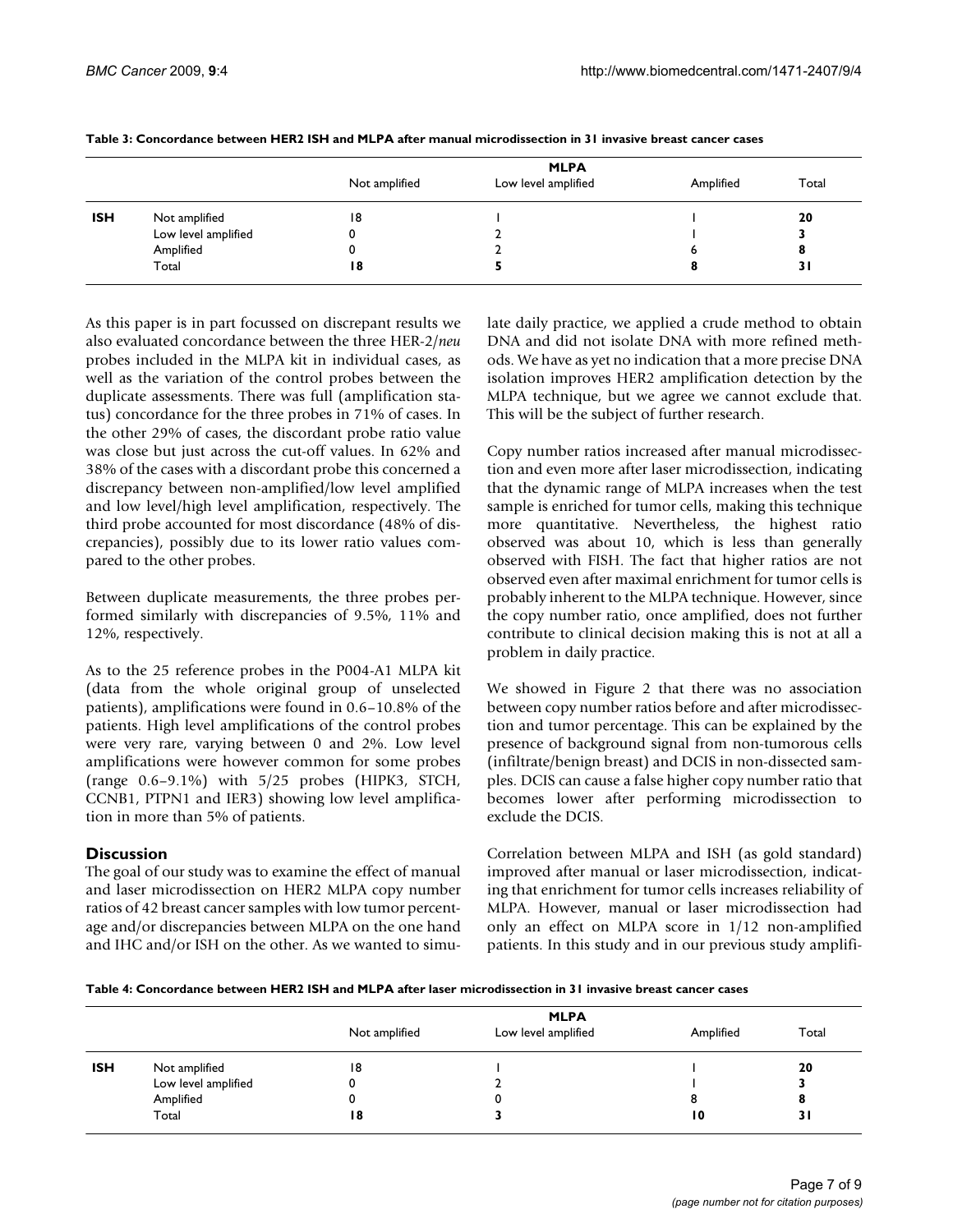cation was detected by MLPA even in cases with a tumor percentage below 10% [20], indicating that MLPA is relatively insensitive to tumor percentage (although sensitivity of MLPA will likely depend on the degree of amplification in case of low tumor percentage) and that routine microdissection may not be required in daily practice. However, also some undissected samples with high tumor % and without DCIS showed amplification by MLPA that could not be confirmed by ISH. Although we cannot exclude that tumor heterogeneity plays a role here, MLPA may occasionally provide false positive results. This concerned however only 6/423 cases, so the rate of false positivity may only be in the range of 1%.

Nevertheless, patients with especially a low level amplification MLPA result seem to benefit most from microdissection. Manual microdissection seems to suffice in most cases as differences between manual and laser microdissection results were small.

The amplification and overexpression of HER2 is seen more frequently in DCIS (50–60%) [23] than in invasive ductal carcinoma of the breast (10–20%) and the presence of DCIS can thereby bias MLPA results. In our study the presence of DCIS probably contributed to biased MLPA outcome as circumvented by manual and/or laser microdissection in 33% (4/12) of (selected) cases. Therefore, if MLPA results are equivocal or extensive DCIS is present, we advise to perform careful manual (or laser) microdissection before MLPA or to use CISH/FISH as an alternative.

When comparing performance of the three HER2 probes, the third probe showed most frequently a discordance with the other two probes, possibly due to its lower ratio values. In duplicate assessments, however, all probes performed about equally well, indicating that reproducibility is good.

Some of the 25 reference probes that were originally chosen for their supposed lack of amplification in breast cancer were nevertheless amplified. Therefore, at least the five probes (HIPK3, STCH, CCNB1, PTPN1 and IER3) that were (low level) amplified in more than 5% of cases may need to be replaced.

### **Conclusion**

MLPA is a fast, accurate and cheap method to detect breast cancer HER-2/*neu* amplification in small quantities of DNA extracted from paraffin blocks. Amplification can be detected even in cases with very low tumor percentages. Manual or laser microdissection of breast cancer slides before HER2 MLPA may hence not be routinely necessary. However, the dynamic range of the technique improves after manual and laser microdissection and may therefore at least be advisable in case of very low tumour content  $( \leq 30\%)$ , when the MLPA outcome is equivocal or when extensive DCIS is present. Since differences between manual and laser microdissection were small, less time consuming manual microdissection seems to suffice then.

# **Competing interests**

The authors declare that they have no competing interests.

## **Authors' contributions**

CBM and CE carried out the MLPA and microdissection studies. CBM performed the statistical analysis and drafted the manuscript. PJvD and RAdW participated in the design and coordination of the study and helped to draft the manuscript. All authors read and approved the final manuscript.

### **Acknowledgements**

This study was financially supported by the American Women's club of The Hague.

### **References**

- 1. Akiyama T, Sudo C, Ogawara H, Toyoshima K, Yamamoto T: **[The](http://www.ncbi.nlm.nih.gov/entrez/query.fcgi?cmd=Retrieve&db=PubMed&dopt=Abstract&list_uids=3012781) product of the human c-erbB-2 gene: a 185-kilodalton glyco-<br>
<b>protein** with tyrosine kinase activity. Science 1986. [protein with tyrosine kinase activity.](http://www.ncbi.nlm.nih.gov/entrez/query.fcgi?cmd=Retrieve&db=PubMed&dopt=Abstract&list_uids=3012781) **232:**1644-1646.
- 2. Popescu NC, King CR, Kraus MH: **[Localization of the human](http://www.ncbi.nlm.nih.gov/entrez/query.fcgi?cmd=Retrieve&db=PubMed&dopt=Abstract&list_uids=2565881) [erbB-2 gene on normal and rearranged chromosomes 17 to](http://www.ncbi.nlm.nih.gov/entrez/query.fcgi?cmd=Retrieve&db=PubMed&dopt=Abstract&list_uids=2565881) [bands q12-21.32.](http://www.ncbi.nlm.nih.gov/entrez/query.fcgi?cmd=Retrieve&db=PubMed&dopt=Abstract&list_uids=2565881)** *Genomics* 1989, **4:**362-366.
- 3. Owens MA, Horten BC, Da Silva MM: **[HER2 amplification ratios](http://www.ncbi.nlm.nih.gov/entrez/query.fcgi?cmd=Retrieve&db=PubMed&dopt=Abstract&list_uids=15140287) [by fluorescence in situ hybridization and correlation with](http://www.ncbi.nlm.nih.gov/entrez/query.fcgi?cmd=Retrieve&db=PubMed&dopt=Abstract&list_uids=15140287) immunohistochemistry in a cohort of 6556 breast cancer tis[sues.](http://www.ncbi.nlm.nih.gov/entrez/query.fcgi?cmd=Retrieve&db=PubMed&dopt=Abstract&list_uids=15140287)** *Clin Breast Cancer* 2004, **5:**63-69.
- 4. Ross JS, Fletcher JA, Bloom KJ, Linette GP, Stec J, Symmans WF, *et al.*: **[Targeted therapy in breast cancer: the HER-2/neu gene and](http://www.ncbi.nlm.nih.gov/entrez/query.fcgi?cmd=Retrieve&db=PubMed&dopt=Abstract&list_uids=14762215) [protein.](http://www.ncbi.nlm.nih.gov/entrez/query.fcgi?cmd=Retrieve&db=PubMed&dopt=Abstract&list_uids=14762215)** *Mol Cell Proteomics* 2004, **3:**379-398.
- 5. Slamon DJ, Godolphin W, Jones LA, Holt JA, Wong SG, Keith DE, *et al.*: **[Studies of the HER-2/neu proto-oncogene in human](http://www.ncbi.nlm.nih.gov/entrez/query.fcgi?cmd=Retrieve&db=PubMed&dopt=Abstract&list_uids=2470152) [breast and ovarian cancer.](http://www.ncbi.nlm.nih.gov/entrez/query.fcgi?cmd=Retrieve&db=PubMed&dopt=Abstract&list_uids=2470152)** *Science* 1989, **244:**707-712.
- 6. Slamon DJ, Leyland-Jones B, Shak S, Fuchs H, Paton V, Bajamonde A, *et al.*: **[Use of chemotherapy plus a monoclonal antibody](http://www.ncbi.nlm.nih.gov/entrez/query.fcgi?cmd=Retrieve&db=PubMed&dopt=Abstract&list_uids=11248153) [against HER2 for metastatic breast cancer that overex](http://www.ncbi.nlm.nih.gov/entrez/query.fcgi?cmd=Retrieve&db=PubMed&dopt=Abstract&list_uids=11248153)[presses HER2.](http://www.ncbi.nlm.nih.gov/entrez/query.fcgi?cmd=Retrieve&db=PubMed&dopt=Abstract&list_uids=11248153)** *N Engl J Med* 2001, **344:**783-792.
- 7. Hudis CA: **[Trastuzumab, mechanism of action and use in clin](http://www.ncbi.nlm.nih.gov/entrez/query.fcgi?cmd=Retrieve&db=PubMed&dopt=Abstract&list_uids=17611206)[ical practice.](http://www.ncbi.nlm.nih.gov/entrez/query.fcgi?cmd=Retrieve&db=PubMed&dopt=Abstract&list_uids=17611206)** *N Engl J Med* 2007, **357:**39-51.
- 8. Joensuu H, Kellokumpu-Lehtinen PL, Bono P, Alanko T, Kataja V, Asola R, *et al.*: **[Adjuvant docetaxel or vinorelbine with or with](http://www.ncbi.nlm.nih.gov/entrez/query.fcgi?cmd=Retrieve&db=PubMed&dopt=Abstract&list_uids=16495393)[out trastuzumab for breast cancer.](http://www.ncbi.nlm.nih.gov/entrez/query.fcgi?cmd=Retrieve&db=PubMed&dopt=Abstract&list_uids=16495393)** *N Engl J Med* 2006, **354:**809-820.
- 9. Slamon DJ, Clark GM, Wong SG, Levin WJ, Ullrich A, McGuire WL: **[Human breast cancer: correlation of relapse and survival](http://www.ncbi.nlm.nih.gov/entrez/query.fcgi?cmd=Retrieve&db=PubMed&dopt=Abstract&list_uids=3798106) [with amplification of the HER-2/neu oncogene.](http://www.ncbi.nlm.nih.gov/entrez/query.fcgi?cmd=Retrieve&db=PubMed&dopt=Abstract&list_uids=3798106)** *Science* 1987, **235:**177-182.
- 10. Sjogren S, Inganas M, Lindgren A, Holmberg L, Bergh J: **[Prognostic](http://www.ncbi.nlm.nih.gov/entrez/query.fcgi?cmd=Retrieve&db=PubMed&dopt=Abstract&list_uids=9469329) [and predictive value of c-erbB-2 overexpression in primary](http://www.ncbi.nlm.nih.gov/entrez/query.fcgi?cmd=Retrieve&db=PubMed&dopt=Abstract&list_uids=9469329) breast cancer, alone and in combination with other prognos[tic markers.](http://www.ncbi.nlm.nih.gov/entrez/query.fcgi?cmd=Retrieve&db=PubMed&dopt=Abstract&list_uids=9469329)** *J Clin Oncol* 1998, **16:**462-469.
- 11. Borg A, Baldetorp B, Ferno M, Killander D, Olsson H, Ryden S, *et al.*: **[ERBB2 amplification is associated with tamoxifen resistance](http://www.ncbi.nlm.nih.gov/entrez/query.fcgi?cmd=Retrieve&db=PubMed&dopt=Abstract&list_uids=7912163) [in steroid-receptor positive breast cancer.](http://www.ncbi.nlm.nih.gov/entrez/query.fcgi?cmd=Retrieve&db=PubMed&dopt=Abstract&list_uids=7912163)** *Cancer Lett* 1994, **81:**137-144.
- 12. Carlomagno C, Perrone F, Gallo C, De Laurentiis M, Lauria R, Morabito A, *et al.*: **[c-erb B2 overexpression decreases the benefit of](http://www.ncbi.nlm.nih.gov/entrez/query.fcgi?cmd=Retrieve&db=PubMed&dopt=Abstract&list_uids=8874330) [adjuvant tamoxifen in early-stage breast cancer without axil](http://www.ncbi.nlm.nih.gov/entrez/query.fcgi?cmd=Retrieve&db=PubMed&dopt=Abstract&list_uids=8874330)[lary lymph node metastases.](http://www.ncbi.nlm.nih.gov/entrez/query.fcgi?cmd=Retrieve&db=PubMed&dopt=Abstract&list_uids=8874330)** *J Clin Oncol* 1996, **14:**2702-2708.
- 13. Tetu B, Brisson J, Plante V, Bernard P: **[p53 and c-erbB-2 as mark](http://www.ncbi.nlm.nih.gov/entrez/query.fcgi?cmd=Retrieve&db=PubMed&dopt=Abstract&list_uids=9758361)[ers of resistance to adjuvant chemotherapy in breast cancer.](http://www.ncbi.nlm.nih.gov/entrez/query.fcgi?cmd=Retrieve&db=PubMed&dopt=Abstract&list_uids=9758361)** *Mod Pathol* 1998, **11:**823-830.